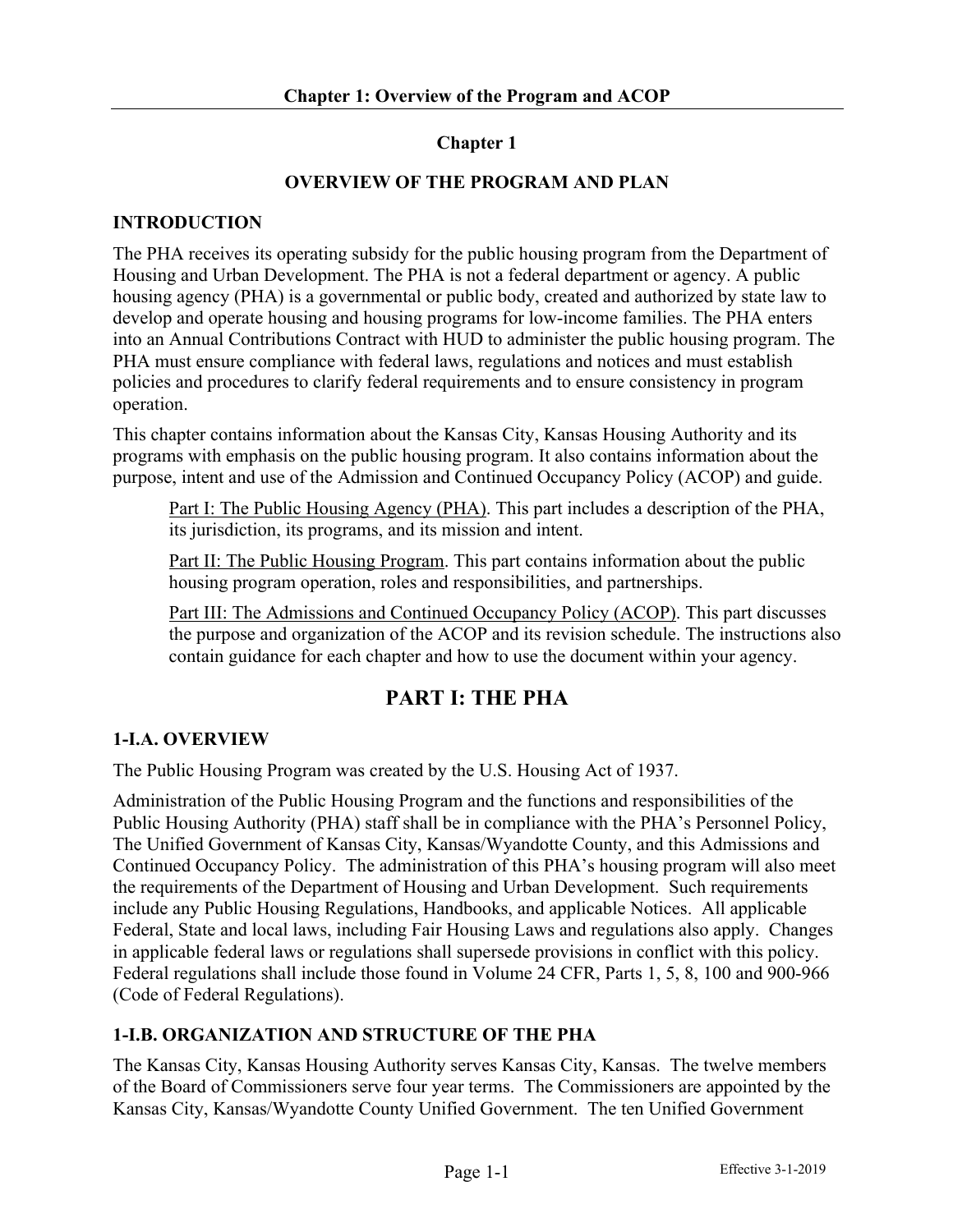Commissioners appoint a Board Member each, The Mayor of the Unified Government appoints a member and residents of the Housing Authority elects a resident Board Member.

## **1-I.C. PHA MISSION STATEMENT:**

We help families and individuals with low and moderate incomes achieve greater stability and self-reliance by: Providing safe, affordable, quality housing; partnering with community services and agencies; promoting economic opportunity in a suitable living environment, free from discrimination.

## **1-I.D. THE PHA'S COMMITMENT TO ETHICS AND SERVICE**

It is the policy of the Housing Authority to comply fully with all Federal, State and local nondiscrimination laws and with rules and regulations governing Fair Housing and Equal Opportunity in housing and employment. The PHA will comply with all laws relating to Civil Rights, including:

Title VI of the Civil Rights Act of 1964 Title VIII of the Civil Rights Act of 1968 (as amended by the Community Development Act of 1974 and the Fair Housing Amendments Act of 1988) Executive Order 11063 Section 504 of the Rehabilitation Act of 1973 The Age Discrimination Act of 1975 Title II of the Americans with Disabilities Act (to the extent that it applies, otherwise Section 504 and the Fair Housing Amendments govern) Any applicable State laws or local ordinances and any legislation protecting individual rights of tenants, applicants or staff that may subsequently be enacted.

The PHA shall not discriminate because of race, color, sex, religion, familial status, disability, national origin, marital status, or sexual orientation in the leasing, rental, or other disposition of housing or related facilities, including land, that is part of any project or projects under the PHA's jurisdiction covered by a contract for annual contributions under the United States Housing Act of 1937, as amended, or in the use or occupancy thereof.

Posters and housing information are displayed in locations throughout the PHA's office in such a manner as to be easily readable from a wheelchair.

The PHA is accessible to persons with disabilities. Accessibility for the hearing impaired is provided via the TDD telephone service provider.

There is a strict policy against sexual harassment and other discrimination prohibited by the Fair Housing Act. Sexual harassment includes, but is not limited to, unwanted sexual comments or advances, requests for sexual favors, actions that create a hostile environment, and explicit or implicit conditioning of PHA action based on sex. PHA employees are prohibited from sexually harassing tenants and applicants. Offenders will be disciplined, up to and including termination, as warranted by the circumstances, if they engage in such actions. *See* Personnel Policy of the Housing Authority of Kansas City, Kansas, Section 1.5.

The PHA shall not, on account of race, color, sex, religion, familial status, disability, national origin, marital status, or sexual orientation: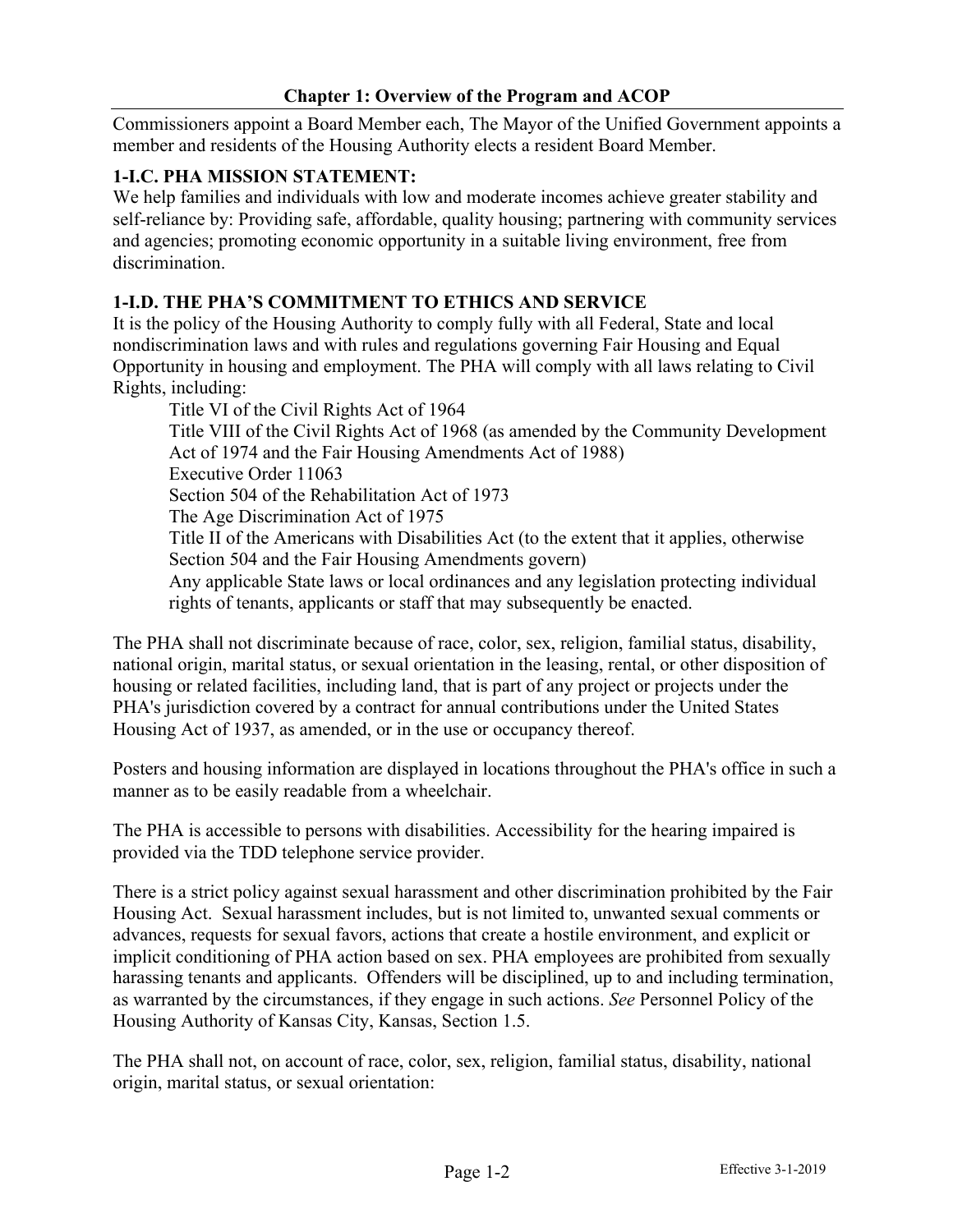Deny to any family the opportunity to apply for housing, nor deny to any qualified applicant the opportunity to lease housing suitable to its needs;

Provide housing that is different from that provided to others;

Subject a person to segregation or disparate treatment;

Restrict a person's access to any benefit enjoyed by others in connection with the housing program;

Treat a person differently in determining eligibility or other requirements for admission; or deny a person access to the same level of services.

The PHA shall not automatically deny admission to a particular group or category of otherwise qualified applicants (e.g., families with children born to unmarried parents, elderly families with pets).

The PHA shall not automatically deny admission to a particular group or category of otherwise qualified applicants (e.g., families with children born to unmarried parents, elderly families with pets).

The PHA Executive Services Manager is the designated PHA employee that accepts complaints should an applicant or tenant believes that they have experienced or observed sexual harassment or other unlawful housing discrimination. Any PHA employees who receive a complaint regarding sexual harassment or other unlawful housing discrimination must report the complaint to the PHA Executive Services Manager. Should someone notify the PHA that they believe they have experienced or observed sexual harassment or other unlawful housing discrimination, the PHA Executive Services Manager shall be responsible for contacting that person and advising that person to contact the PHA Executive Services Manager directly or file a complaint with HUD.

The Executive Services Manager may be contacted at  $[$ <u>executiveservicesmanager@kckha.org</u>], mailing address; Housing Authority of Kansas City, Kansas, 1124 North 9<sup>th</sup> Street, Kansas City, Kansas 66101 or at (913)281-3300.

# **PART II: THE PUBLIC HOUSING PROGRAM**

## **1-II.A. OVERVIEW AND HISTORY OF THE PROGRAM**

The United States Housing Act of 1937 (the "Act") is responsible for the birth of federal housing program initiatives, known as public housing. The Act was intended to provide financial assistance to states and cities for public works projects, slum clearance and the development of affordable housing for low-income residents. There have been many changes to the program since its inception in 1937.

The Housing Act of 1965 established the availability of federal assistance, administered through local public agencies, to provide rehabilitation grants for home repairs and rehabilitation. This act also created the federal Department of Housing and Urban Development (HUD).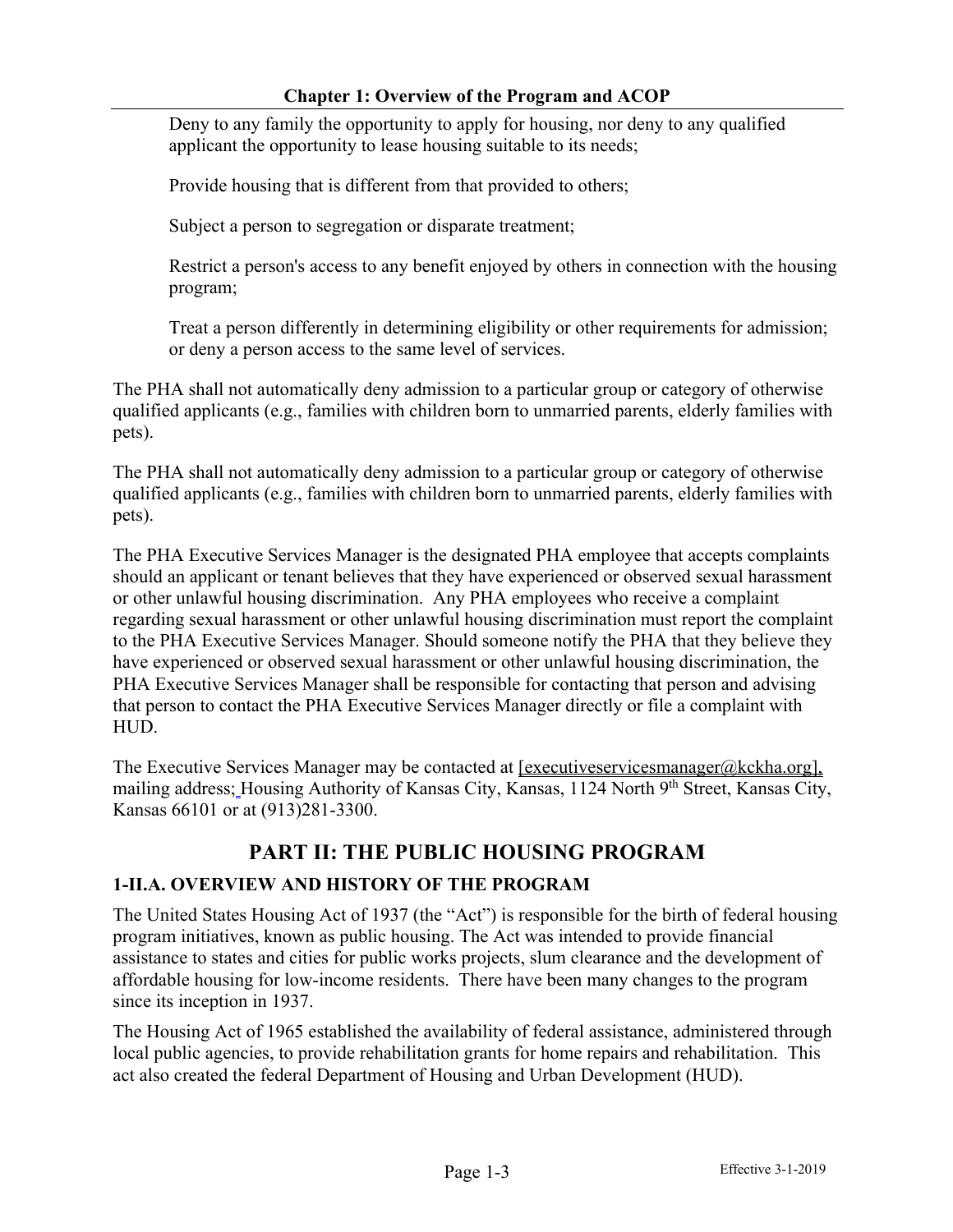The Housing Act of 1969 created an operating subsidy for the public housing program for the first time. Until that time, public housing was a self-sustaining program.

In 1998, the Quality Housing and Work Responsibility Act (QHWRA) – also known as the Public Housing Reform Act or Housing Act of 1998 – was signed into law. Its purpose was to provide more private sector management guidelines to the public housing program and provide residents with greater choices. It also allowed PHAs more remedies to replace or revitalize severely distressed public housing developments. Highlights of the Reform Act include: the establishment of flat rents; the requirement for PHAs to develop five-year and annual plans; income targeting, a requirement that 40% of all new admissions in public housing during any given fiscal year be reserved for extremely low-income families; and resident self-sufficiency incentives.

Will operate a socially and financially sound public housing agency that provides decent, safe, and sanitary housing within a drug free, suitable living environment for tenants and their families.

Will avoid concentrations of economically and socially deprived families in any one or all of the PHA's public housing developments.

Will lawfully deny the admission of applicants, or the continued occupancy of residents, whose habits and practices reasonably may be expected to adversely affect the health, safety, comfort or welfare of other residents or the physical environment of the neighborhood, or create a danger to PHA employees

.Will attempt to house a tenant body in each development that is composed of families with a broad range of incomes and rent-paying abilities that are representative of the range of incomes of low-income families in the PHA's jurisdiction.

Will provide opportunities for upward mobility for families who desire to achieve selfsufficiency.

Will facilitate the judicious management of the PHA inventory, and the efficient management of the PHA staff.

Will ensure compliance with Title VI of the Civil Rights Act of 1964 and all other applicable Federal laws and regulations so that the admissions and continued occupancy are conducted without regard to race, color, religion, creed, sex, national origin, handicap or familial status

## **1-II.B. PUBLIC HOUSING PROGRAM BASICS**

The Public Housing Authority objective is to provide safe, sanitary, and decent housing for very low, low, and moderate income families while maintaining their rent payments at an affordable level.